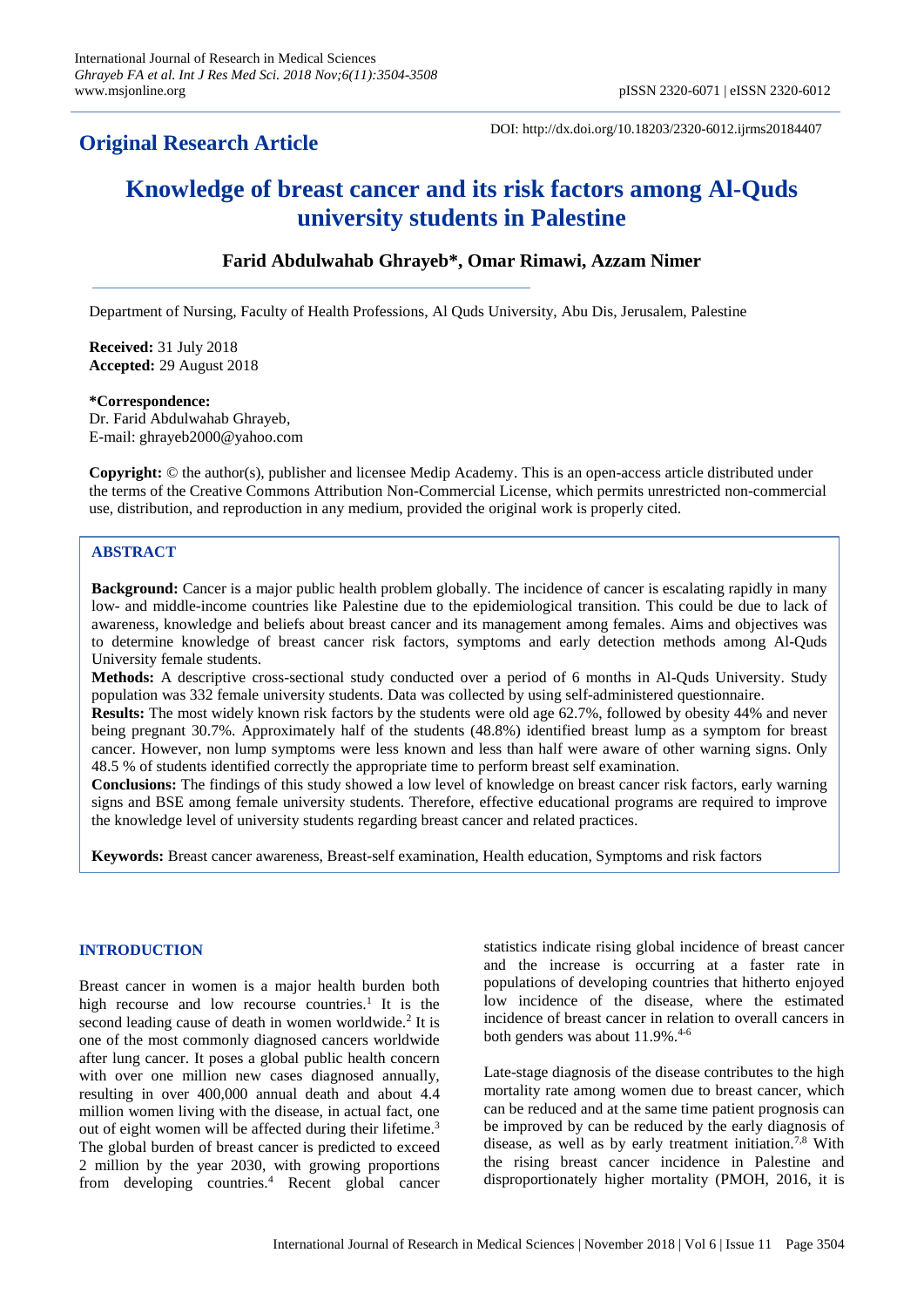essential to understand the level of cancer literacy.<sup>9,10</sup> An assessment of existing levels of cancer awareness is a pre-requisite for planning comprehensive health programs, early detection and treatment campaigns, that effectively engage communities of women and men. $^{11}$ 

According to the previous study in Palestine, breast cancer represents 30.6% of total women's cancer cases and the incident rate increased from 78.9 per 100,000 women in 2014 to 83.9 per 100,000 in 2015.<sup>9,10</sup> Breast cancers are categorized as the third leading cause of death among the Palestinians and constitutes around 10.7% of all deaths.

It is the first cancer type reported with 16.9% of the total cancer cases reported in Palestine cancer in young is generally more aggressive and associated with lower survival rates in young women and a poorer prognosis in older women, making early detection even more crucial and emphasizing the importance to raise breast cancer awareness among young females.12,13

The American Cancer Society recommends breast selfexamination (BSE) as one of the many early detection strategies to detect breast cancer. BSE is a simple, inexpensive, non-invasive technique that can effortlessly be taught, and it should be strongly recommended for all women.<sup>14</sup>

Preventive behaviour is essential for reducing cancer mortality. Good knowledge and awareness about breast cancer and the risk factors of the disease are the most important predisposing factor for reducing morbidity and mortality.<sup>15</sup> Early approaches for the detection of breast cancer (breast self-examination and clinical breast examination) increase the chance for successful treatment which results in the improvement of survival rate and quality of life.<sup>16</sup> Beside this, several studies also showed that knowledgeable women are more likely to adhere to recommended breast cancer screening.<sup>17</sup>

#### *Statement of problem*

The level at which patients present their cases of breast cancer at an advanced stage when little or no benefit can be derived from any therapy is the hallmark of this disease amongst Palestinian women. Recent global cancer statistics indicate rising global incidence of breast cancer and the increase is occurring at a faster rate in populations of developing countries that hitherto enjoyed low incidence of the disease.

Being worried by the prevailing situation on women as decision makers and health care givers in their families across the globe, makes the need to create awareness and screening program necessary for early detection of the disease among young female (the female undergraduates of University of Al-Quds), and here lies the role of health education in creating awareness that brings about behaviour modification.

#### *Significance of the study*

The result of the study will help female students in recognizing the early signs and symptoms of breast cancer, which may include lumps, change in color of the breast, retraction of the nipple, and abnormal discharge from the nipples. This study will go a long way to educate people about symptoms and the risk factor of breast cancer since more than 30% of the case of breast cancer can be reduced by modifying our life styles. The result of the findings intends to spur students to carry out examination on their breast, and this will act as secondary prevention by making early diagnosis and prompt intervention possible to save lives.

The present study aimed to determine knowledge of breast cancer risk factors, symptoms and early detection methods of breast cancer among Al-Quds University female students.

#### **METHODS**

This was a descriptive cross-sectional study done over a period of 6 months, from February 2018 to July 2018.

## *Study population*

Undergraduate students at non health related disciplines were included based on a belief that they possess less health information compared to the general public. The study sample included 380 female students at non health related disciplines, who were available on the day of data collection, who agreed to participate in the study and who returned a completely filled questionnaires (response rate=87.4%).

#### *Study tool*

A self administered questionnaire in Arabic language was distributed by fourth year nursing students to study participants in order to clarify any item if needed A Clinical oncology consultant evaluated content and face validity of the questionnaire. Moreover, the questionnaire was pilot tested on 20 students (not included in study sample) to check the clarity of the questions. Results of the pilot test were used to adjust the wording of some questions in order to make them easier to understand. The Cronbach's alpha of study questionnaire is 0.85. The questionnaire covered the following items

#### *Part one*

Socio-demographic data such as age, marital status, discipline, academic year.

## *Part two*

• Knowledge of risk factors for breast cancer was determined with 13 questions. The answers were "true", "false" and "don't know". This part assessed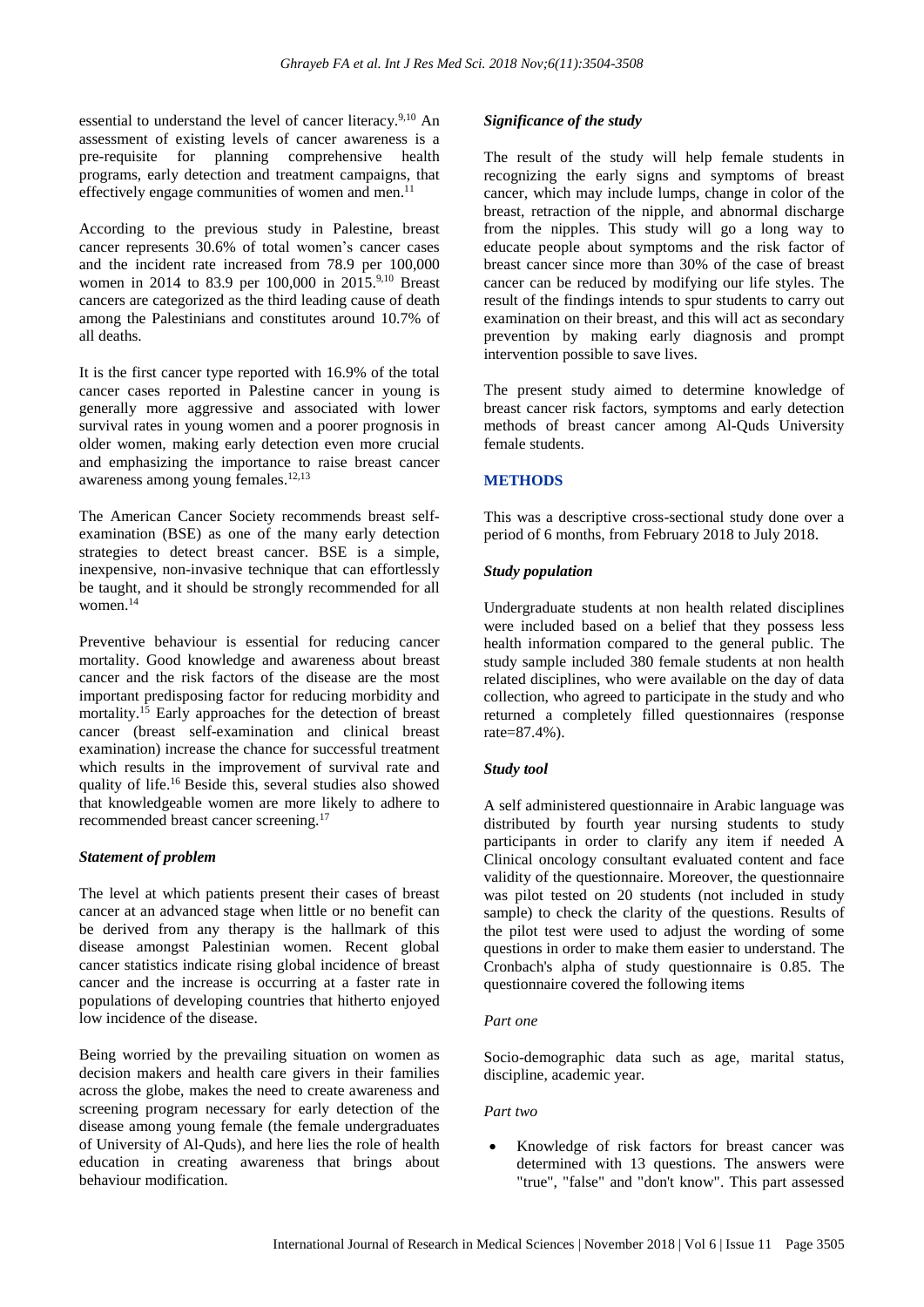the knowledge of breast cancer risk factors using the guidelines of the American Cancer Society (2008),

• Knowledge of early warning signs, methods of early detection and different treatment of breast cancer.

#### *Data management and statistical analysis*

Data collected were revised, coded and computerized. Data entry using Statistical Package for Social Science (SPSS) version 23 was used. Frequency tables and a chart were utilized to describe nominal variables.

#### **RESULTS**

#### *Characteristics of study participants*

Table 1 shows the socio-demographic characteristics of the respondents. Of 332 participants in this study 56.0% were students at faculties of humanities. Approximately one third of study participants 29.5% were second year faculty students, 25.0% were first year, 23.5% were fourth year and 22.0% were third year faculty students. Only 23.8% of students reported a family history of breast cancer. The educational level of the father among the respondents was found that the majority 176 (53.0%) were high school education, 97 (29.2%) were graduated, 47 (14.2) primary education completed, and the rest 12 (3.6) were not educated. In terms of mother education, 169 (50.9%) were high school education, 96 (28.9) were graduated, 50 (15.1) primary education completed, and the rest 17 (5.1) were not educated.

#### **Table 1: Sample characteristics.**

| <b>Characteristics</b>                 | Frequency and percentage (%) |  |  |  |  |
|----------------------------------------|------------------------------|--|--|--|--|
| <b>Faculty year of study</b>           |                              |  |  |  |  |
| First                                  | 83(25.0)                     |  |  |  |  |
| Second                                 | 98 (29.5)                    |  |  |  |  |
| Third                                  | 73 (22.0)                    |  |  |  |  |
| Fourth                                 | 78 (23.5)                    |  |  |  |  |
| <b>Faculty</b>                         |                              |  |  |  |  |
| Scientific faculties                   | 146 (44.0)                   |  |  |  |  |
| Faculties of humanities                | 186 (56.0)                   |  |  |  |  |
| <b>Family history of breast cancer</b> |                              |  |  |  |  |
| Yes                                    | 78 (23.8)                    |  |  |  |  |
| No                                     | 216 (65.9)                   |  |  |  |  |
| Don't know                             | 34 (10.4)                    |  |  |  |  |
| <b>Father education</b>                |                              |  |  |  |  |
| Not educated                           | 12(3.6)                      |  |  |  |  |
| Primary education                      | 47 (14.2)                    |  |  |  |  |
| High school education                  | 176 (53.0)                   |  |  |  |  |
| College                                | 97 (29.2)                    |  |  |  |  |
| <b>Mother education</b>                |                              |  |  |  |  |
| Not educated                           | 17(5.1)                      |  |  |  |  |
| Primary education                      | 50 (15.1)                    |  |  |  |  |
| High school education                  | 169 (50.9)                   |  |  |  |  |
| College                                | 96 (28.9)                    |  |  |  |  |

#### *Knowledge of breast cancer risk factors*

Most students had low level of knowledge of breast cancer risk factors. The most widely known risk factors by the students were old age 62.7%, obesity 44.0% and never being pregnant 30.7%. High level of estrogen was not known as risk factors for breast cancer by vast majority of the students (Table 2).

#### **Table 2: Knowledge of breast cancer risk factors.**

| <b>Variable</b>         | <b>Correct</b><br>answer-N $(\% )$ | <b>Incorrect answer-</b><br>$N(\%)$ |
|-------------------------|------------------------------------|-------------------------------------|
| Old age                 | 208(62.7)                          | 124(37.3)                           |
| Never being<br>pregnant | 102(30.7)                          | 230(69.3)                           |
| High fat diet           | 53 (16.0)                          | 279 (84.0)                          |
| Obesity                 | 146(44.0)                          | 186 (56.0)                          |

#### *Knowledge of symptoms, early detection measures and lines of treatment*

More than one third of the students 38.3% identified breast lump as a symptom for breast cancer. However, non lump symptoms were less known and less than half were aware of other warning signs such as change in shape/or retraction of nipple and bloody nipple discharge accounting for 48.8% and 29.8% respectively. Further, as many as 63.3% of students identified breast self examination, mammogram and breast U/S as an early detection measure for breast cancer (Table 3).

#### **Table 3: Awareness of breast cancer symptoms among female students at Al-Quds university.**

| <b>Variable</b>                                           | Yes |               | N <sub>0</sub> |               | Don't<br>know |               |  |  |
|-----------------------------------------------------------|-----|---------------|----------------|---------------|---------------|---------------|--|--|
|                                                           | N   | $\frac{0}{0}$ | N              | $\frac{0}{0}$ | N             | $\frac{0}{0}$ |  |  |
| <b>Warning signs of breast cancer</b>                     |     |               |                |               |               |               |  |  |
| Breast lump                                               | 162 | 48.8          | 30             | 9.0           | 140           | 42.2          |  |  |
| Bloody nipple<br>discharge                                | 99  | 29.8          | 20             | 6.0           | 213           | 64.2          |  |  |
| Change in shape<br>and/or breast size                     | 127 | 38.3          | 50             | 15.1          | 155           | 46.6          |  |  |
| Redness of<br>breast skin                                 | 112 | 33.7          | 10             | 3.0           | 210           | 63.3          |  |  |
| Lump under<br>armpit                                      | 158 | 47.6          | 25             | 7.5           | 149           | 44.9          |  |  |
| <b>Early detection measures</b>                           |     |               |                |               |               |               |  |  |
| Breast self<br>examination                                | 88  | 26.5          | 40             | 12.0          | 204           | 61.4          |  |  |
| Mammogram                                                 | 61  | 18.4          | 80             | 24.1          | 191           | 57.5          |  |  |
| <b>Breast U/S</b>                                         | 29  | 8.7           | 60             | 18.1          | 243           | 73.2          |  |  |
| (Breast self<br>examination,<br>Mammogram,<br>Breast U/S) | 210 | 63.3          | 20             | 6.0           | 102           | 30.7          |  |  |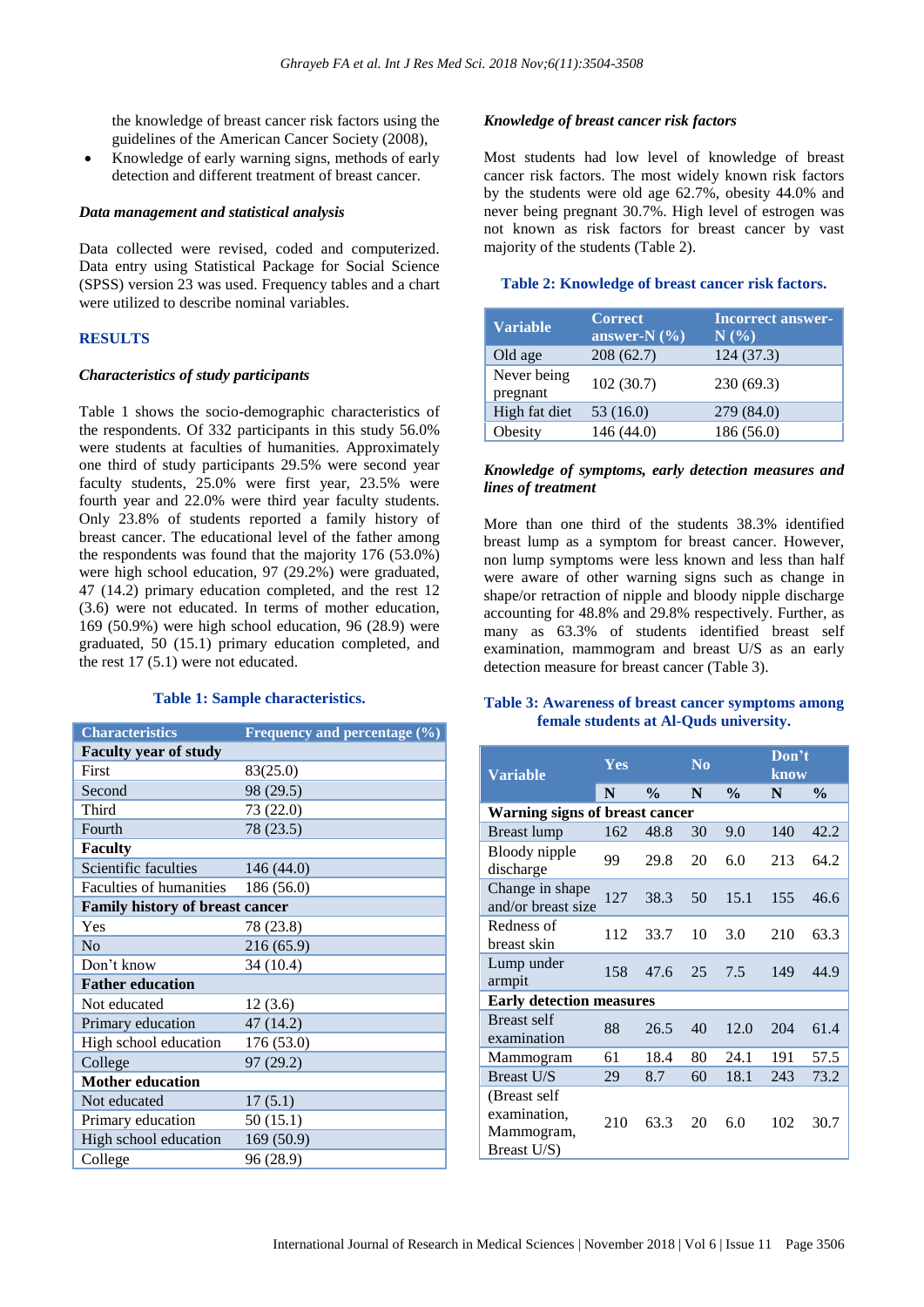## **Knowledge of breast self examination (BSE)**

When the students were asked about their knowledge regarding BSE, it was found that only 88 (26.5%) participants were well informed that BSE is used as a screening method for breast cancer. Only 188 (56.6%) participants correctly identified that BSE should be performed monthly on a regular basis, though only 161 (48.5%) respondents knew the correct timing for performing BSE (Table 4).

## **Table 4: Breast cancer screening practices and cancer risk estimation.**

| <b>Variables</b>                                                  | N(%        |  |  |  |  |  |
|-------------------------------------------------------------------|------------|--|--|--|--|--|
| Can BSE help in the early detection of breast cancer?             |            |  |  |  |  |  |
| Correct response                                                  | 88 (26.5)  |  |  |  |  |  |
| Incorrect response                                                | 244 (73.5) |  |  |  |  |  |
| Frequency of self-breast examination:                             |            |  |  |  |  |  |
| Correct response (monthly)                                        | 31(9.4)    |  |  |  |  |  |
| Incorrect response (yearly, occasionally)                         | 188 (56.6) |  |  |  |  |  |
| When is the appropriate time for performing BSE?                  |            |  |  |  |  |  |
| Correct response (a week after menses)                            | 161 (48.5) |  |  |  |  |  |
| Incorrect response (a week before<br>menses, during menstruation) | 171 (51.5) |  |  |  |  |  |

## **DISCUSSION**

Raising awareness among women for early detection and reporting of breast cancer are the most important keys to increase life quality, survival and to overcome the ever increasing burden of this deadly disease. On the other hand, awareness deficit in breast cancer is associated with delayed reporting and higher mortality.

In the present study data was collected regarding the knowledge of signs and symptoms of breast cancer. It was observed that only few number of participants were aware about the signs and symptoms. Majority of them did not know pain/ulcer in the breast, swelling under armpit, and change in the size/shape of the breast as one of the sign and symptoms of breast cancer. Similar findings were observed in the study done by Sami Abdo Al- et al.<sup>19</sup> Our studies also showed only 38.3% of the respondents were clear that lump in the breast as one of the sign and symptom of breast cancer. This finding seems to be inconsistent with the study done by Monteazeri et al.<sup>20</sup> Regarding the risk factors, it was reported 16.0%, 62.7%, 30.7% and 44% has agreed that high fat diet, increase in the age, no breast feeding and obesity respectively are one of the risk factors to develop breast cancer. More or less similar observation was noticed in the study done by Ahuja et al. $^{21}$ 

This study showed that female university students may not have adequate knowledge about BSE as less than half (48.5%) of the students had knowledge about appropriate time to perform BSE. Our findings are comparable to a study of Iheanacho, Ndu and Emenike in which 36% of

female university students have knowledge on the appropriate time to perform  $BSE<sup>22</sup>$  Further, 144 participants were not aware of the frequency of BSE and they wrongly believed that it should be performed either annually or weekly.

Risk of having breast cancer can be reduced by preventive measures such as monthly self-breast examination, not smoking, maintaining a healthy weight and regular exercise. The result of this study suggests the need of more education programs on BSE and screening method of breast cancer to increase the knowledge and awareness among university female students about this deadly disease.

## **CONCLUSION**

Health behaviours acquired early in life have an influence on future health. Knowledge of common risk factors as well as early warning signs and symptoms of breast cancer are highly deficient in this study population. There is a need to raise the knowledge of university students about the risks of breast cancer and benefits of early detection. Health care workers should develop effective breast health programs targeting youth to help females to gain healthy habits starting very early during their formative years.

## *Recommendations*

The important points of reference on the posterolateral surface of the skull are asterion, inion, apex of the mastoid process and suprameatal crest. The objectives of the present study were to determine the type of asterion depending on the presence or absence of sutural bone, to measure the linear distances of asterion from various bony landmarks, the nearest distance of the same from sigmoid and transverse sinus and also the thickness at the centre of the asterion that may be of importance to anthropologists, anatomists, forensic pathologists and neurosurgeons.

## **ACKNOWLEDGEMENTS**

Authors would like to thank the support of the department of nursing during proposal conception and the students that participated in the study.

*Funding: No funding sources Conflict of interest: None declared Ethical approval: The study was approved by the Institutional Ethics Committee of Al-Quds University*

## **REFERENCES**

1. Ferlay J, Soerjomataram I, Dikshit R, Eser S, Mathers C, Rebelo M, et al. Cancer incidence and mortality worldwide: sources, methods and major patterns in GLOBOCAN 2012. Int J Cancer. 2015;136(5):E359-86.